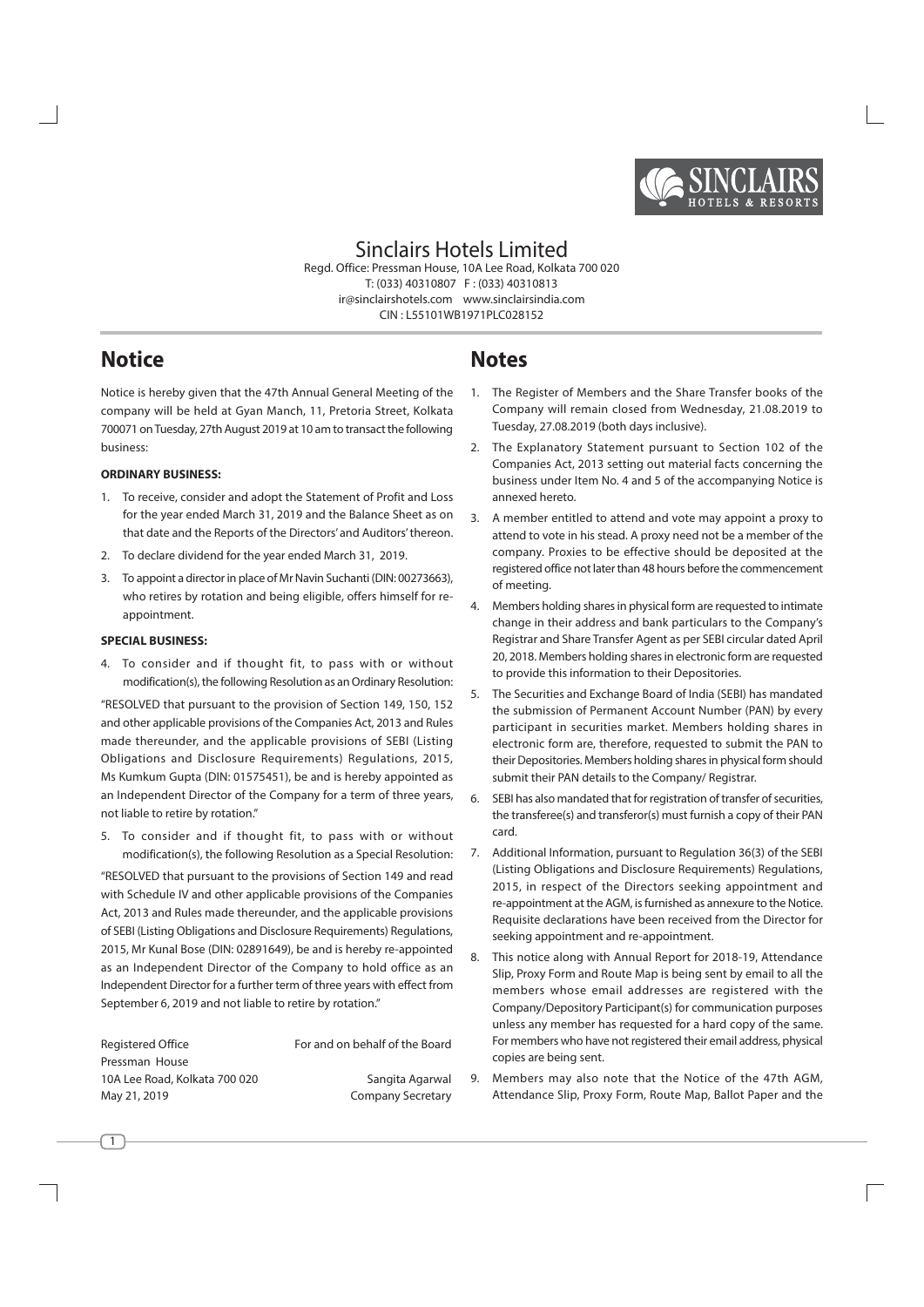Annual Report for 2018-19 can also be downloaded from Company's website www.sinclairsindia.com. The physical copies of the aforesaid documents are available at the Company's Registered Office for inspection without any fee during normal business hours (10 am to 5 pm) for a period of 21 days up to the date of Annual General Meeting. For any communication, the shareholders may also send requests by email to ir@sinclairshotels.com.

10. Dividend, if declared, will be paid to those shareholders whose names appear in the Register of Shareholders as at close of business on August 20, 2019.

#### 11. Voting through electronic means

- In compliance with provisions of Section 108 of the Companies Act, 2013, Rule 20 of the Companies (Management and Administration) Rules, 2014 as amended by the Companies (Management and Administration) Amendment Rules, 2015 and Regulation 44 of the Listing Regulations and Secretarial Standard on General Meetings (SS-2) issued by ICSI, the Company is pleased to provide members facility to exercise their right to vote on resolutions proposed to be considered at the 47th Annual General Meeting (AGM) by electronic means and the business may be transacted through e-Voting.
- II. The facility of casting the votes by the members using an electronic voting system from a place other than venue of the AGM ("e-voting") will be provided by National Securities Depository Limited (NSDL).
- III. The members who have cast their vote by e-voting prior to the AGM may also attend the AGM but shall not be entitled to cast their vote again.
- IV. The e-voting period commences on Saturday, August 24, 2019 (9am) and ends on Monday, August 26, 2019 (5pm). During this period members holding shares either in physical form or in dematerialized form, as on the cut-off date of August 20, 2019, may cast their vote by e-voting. The e-voting module shall be disabled by NSDL for voting thereafter. Once the vote on a resolution is cast by the member, the member shall not be allowed to change it subsequently.
- V. The process and manner for e-voting are as under: Step 1: Log-in to NSDL e-Voting system at https://www.evoting.nsdl.com/ Step 2: Cast your vote electronically on NSDL e-Voting system.

**Details of Step 1 are mentioned below:** How to Log-in to NSDL e-voting website?

- Visit the e-Voting website of NSDL. Open web browser by typing  $1$ the following URL: https://www.evoting.nsdl.com/ either on a Personal Computer or on a mobile.
- 2. Once the home page of e-Voting system is launched, click on the icon "Login" which is available under 'Shareholders' section.
- 3. A new screen will open. You will have to enter your User ID, your Password and a Verification Code as shown on the screen.

Alternatively, if you are registered for NSDL e-services i.e. IDEAS, you can log-in at https://eservices.nsdl.com/ with your existing IDEAS login. Once you log-in to NSDL e-services after using your log-in credentials, click on e-Voting and you can proceed to Step 2 i.e. Cast your vote electronically.

4. Your User ID details are given below :

| <b>Manner of holding shares</b><br>i.e. Demat (NSDL or CDSL)<br>or Physical | Your User ID is:                                                                                                              |
|-----------------------------------------------------------------------------|-------------------------------------------------------------------------------------------------------------------------------|
| a) For Members who hold<br>shares in demat account with                     | 8 Character DP ID followed by 8 Digit<br>Client ID                                                                            |
| NSDL.                                                                       | For example if your DP ID is IN300***<br>and Client ID is 12****** then your user<br>ID is IN300***12*******.                 |
| b) For Members who hold<br>shares in demat account with<br>CDSL.            | 16 Digit Beneficiary ID<br>For example if your Beneficiary ID is<br>12************** then your user ID is<br>17************** |
| c) For Members holding<br>shares in Physical Form.                          | EVEN Number followed by Folio<br>Number registered with the company                                                           |
|                                                                             | For example if folio number is 001***<br>and EVEN is 101456 then user ID is<br>101456001***                                   |

- 5. Your password details are given below:
- a) If you are already registered for e-Voting, then you can use your existing password to login and cast your vote.
- b) If you are using NSDL e-Voting system for the first time, you will need to retrieve the 'initial password' which was communicated to you. Once you retrieve the same you need to enter the 'initial password' and the system will force you to change your password.
- How to retrieve your 'initial password'?  $\mathsf{C}$ )
- $(i)$ If your email ID is registered in your demat account or with the company, your 'initial password' is communicated to you on your email ID. Trace the email sent to you from NSDL. Open the email and the attachment (pdf file). The password to open the pdf file is your 8-digit client ID for NSDL account, last 8 digits of client ID for CDSL account or folio number for shares held in physical form. The pdf file contains your 'User ID' and your 'initial password'.
- If your email ID is not registered, your 'initial password' is  $(ii)$ communicated to you on your postal address.
- If you are unable to retrieve or have not received the "Initial 6. password" or have forgotten your password:
- a) Click on "Forgot User Details/Password?" (If you are holding shares in your demat account with NSDL or CDSL) option available on www.evoting.nsdl.com.
- b) "Physical User Reset Password?" (If you are holding shares in physical mode) option available on www.evoting.nsdl.com.
- If you are still unable to get the password by aforesaid two options,  $\mathsf{C}$ vou can send a request at evoting@nsdl.co.in mentioning your demat account number/folio number, your PAN, your name and your registered address.
- 7. After entering your password, tick on Agree to "Terms and Conditions" by selecting on the check box.
- 8. Now, you will have to click on "Login" button.
- 9. After you click on the "Login" button, Home page of e-Voting will open.

#### Details of Step 2 are given below:

How to cast your vote electronically on NSDL e-Voting system?

 $\overline{2}$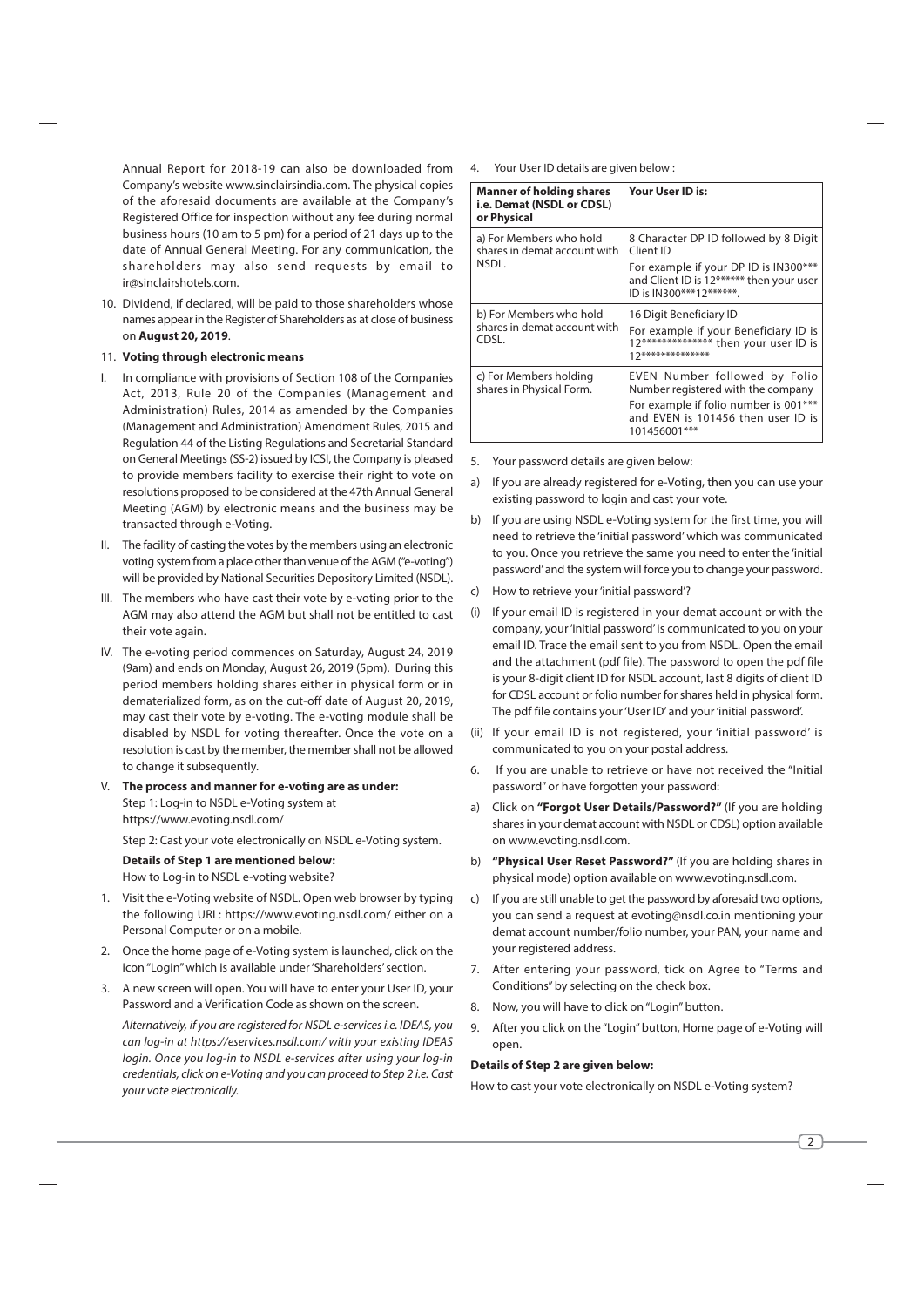- 1. After successful login at Step 1, you will be able to see the Home page of e-Voting. Click on e-Voting. Then, click on Active Voting Cvcles.
- 2. After click on Active Voting Cycles, you will be able to see all the companies "EVEN" in which you are holding shares and whose voting cycle is in active status.
- 3. Select "EVEN" of company for which you wish to cast your vote.
- 4. Now you are ready for e-Voting as the Voting page opens.
- 5. Cast your vote by selecting appropriate options i.e. assent or dissent, verify/modify the number of shares for which you wish to cast your vote and click on "Submit" and also "Confirm" when prompted.
- 6. Upon confirmation, the message "Vote cast successfully" will be displayed.
- 7. You can also take the printout of the votes cast by you by clicking on the print option on the confirmation page.
- Once you confirm your vote on the resolution, you will not be  $\mathsf{R}$ allowed to modify your vote.

#### **General Guidelines for shareholders**

- 1. Institutional shareholders (i.e. other than individuals, HUF, NRI etc.) are required to send scanned copy (PDF/JPG Format) of the relevant Board Resolution/ Authority letter etc. with attested specimen signature of the duly authorized signatory(ies) who are authorized to vote, to the Scrutinizer by e-mail to smd.deepak@gmail.com with a copy marked to evoting@nsdl.co.in
- 2. It is strongly recommended not to share your password with any other person and take utmost care to keep your password confidential. Login to the e-voting website will be disabled upon five unsuccessful attempts to key in the correct password. In such an event, you will need to go through the "Forgot User Details/Password?" or "Physical User Reset Password?" option available on www.evoting.nsdl.com to reset the password.
- 3. In case of any queries, you may refer the Frequently Asked Questions (FAQs) for Shareholders and e-voting user manual for Shareholders available at the download section of www.evoting.nsdl.com or call on toll free no.: 1800-222-990 or send a request at evoting@nsdl.co.in
- VI. Please update your mobile number and e-mail id in the user profile details of the folio which may be used for sending future communication(s). The voting rights of members shall be in proportion to their shares of the paid up equity share capital of the Company as on the cut-off date August 20, 2019.
- VII. A person who is not a member as on cut-off date should treat this notice for information purpose only.
- VIII. Any person, who acquires shares of the Company and becomes a member after dispatch of the notice and holding shares as on the cut-off date i.e., August 20, 2019 may obtain the login ID and password by sending a request at evoting@nsdl.co.in or Issuer/RTA.
- IX. A member may participate in the AGM even after exercising his right to vote through e-voting but shall not be allowed to vote again at the AGM.
- X. CA Deepak Daga (Membership No 059205), 11 Clive Row, Kolkata

 $\sqrt{3}$ 

700 001 has been appointed as the Scrutinizer to scrutinize the voting and e-voting process in a fair and transparent manner.

- XI. The Chairman shall, at the AGM, at the end of discussion on the resolutions on which voting is to be held, allow voting through ballot paper with the assistance of scrutinizer, for all those members who are present at the AGM but have not cast their votes by availing the e-voting facility.
- XII. The Scrutinizer shall after the conclusion of voting at the Annual General Meeting, will first count the votes cast at the meeting and thereafter unblock the votes cast through e-voting in the presence of at least two witnesses not in the employment of the Company and shall make, not later than 48 (forty eight) hours from conclusion of the AGM, a consolidated scrutinizer's report of the total votes cast in favour or against, if any, to the Chairman or a person authorized by him in writing, who shall countersign the same and declare the result of the voting forthwith.
- XIII. The results declared along with the report of the Scrutinizer shall be placed on the website of the Company www.sinclairsindia.com and on the website of NSDL (www.evoting.nsdl.com) immediately after the declaration of result by the Chairman or a person authorized by him in writing. The results shall also be immediately forwarded to the stock exchanges viz. BSE and CSE, where the shares are listed

## Statement pursuant to Section 102(1) of the Companies Act, 2013 Item No 4

The Board of Directors at its meeting held on 9th November, 2018, on the recommendation of the Nomination and Remuneration Committee, appointed Ms Kumkum Gupta as an Independent Director on the Board in the casual vacancy caused due to the resignation of another Independent Director, Ms Bipasha Mukhopadhyay, subject to shareholders' approval.

A notice under Section 160 of the Companies Act has been received from a Shareholder proposing the name of Ms Kumkum Gupta to be appointed as an Independent Director on the Board.

Pursuant to the provision of Section 149, 150, 152 read with Schedule IV and other applicable provisions of the Companies Act, 2013 and the rules made thereunder, it is proposed to appoint Ms Kumkum Gupta as an Independent Director of the Company for a term of three years.

#### **Brief resume of Ms Kumkum Gupta**

Ms Kumkum Gunta is a Commerce Graduate with more than three decades of experience in accounts and finance. She is well versed with intricacies of the financial markets.

Your Directors state that Ms Kumkum Gupta possesses appropriate balance of skills, expertise and knowledge and is qualified for appointment as Independent Director.

Copy of letter of appointment of Ms Kumkum Gupta as an Independent Director setting out the terms and conditions is available for inspection by members at the registered office of the Company.

Ms Kumkum Gupta does not hold any shares of the Company.

Save and except Ms Kumkum Gupta, none of the other Directors/Key Managerial Personnel of the Company are interested, in the resolution set out in Item No. 4 of the Notice.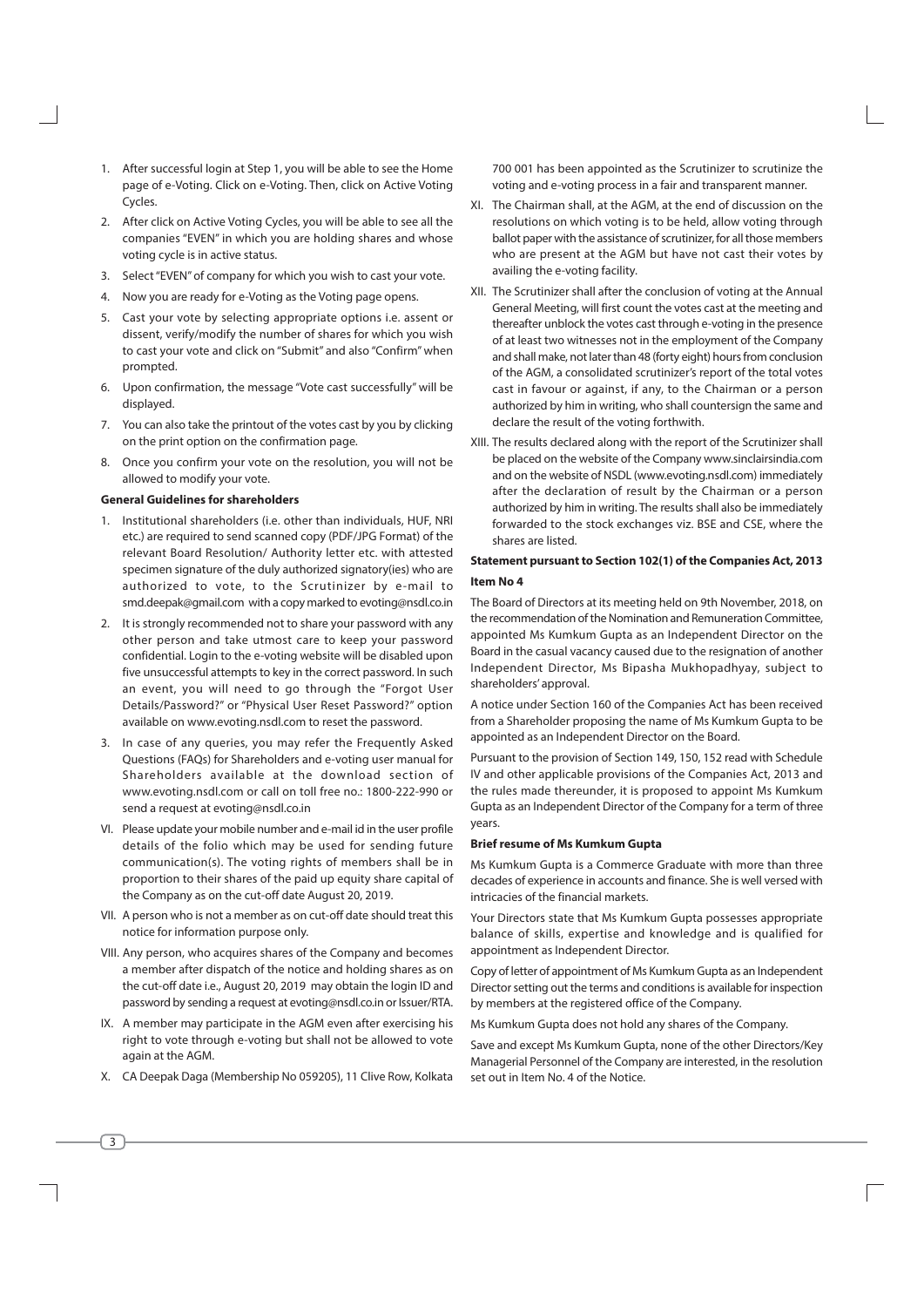The Board recommends the Resolution for approval by the members. **Item No 5** 

The Board of Directors, on the recommendation of the Nomination and Remuneration Committee, are recommending the re-appointment of Mr Kunal Bose as an Independent Director of the Company for a further period of three years from September 6, 2019 and during this term his period of office as an Independent Director shall not be liable to retirement by rotation.

A notice in writing pursuant to the requirements of Section 160 of the Companies Act, 2013 has been received by the Company from a Member recommending the re-appointment of Mr Kunal Bose as an Independent Director.

## **Brief resume of Mr Kunal Bose**

Mr Kunal Bose is a financial journalist of national and global standing. He holds a postgraduate degree in International Relations from Jadavpur University. He was India Correspondent for the Financial Times of the UK for over 15 years. Earlier he was Resident Editor of the Economic Times for eastern India. Mr Bose now writes for Euromoney publication Metal Bulletin and the UK based shipping and commodities magazine Dry Cargo International. He also has a weekly column in Business Standard on industry and commodities.

A widely travelled journalist having experienced hospitality in different parts of the world, Mr Bose has deep insight into services that make some hotels outstanding. He brings into the board his long experience as purveyor of industry working.

He holds a postgraduate degree in International Relations from Jadavpur University.

Mr Kunal Bose does not hold any shares in the Company, nor is he related to any Director or Key Managerial Personnel of the Company and complies with all the requirements making him eligible to be re-appointed as an Independent Director.

The Nomination and Remuneration Committee as well as the Board of Directors recommends the re-appointment of Mr Kunal Bose as an Independent Director of the Company. This resolution is required to be passed as a Special Resolution. Mr Bose is a person of high integrity and the Board is of the opinion that Mr Bose fulfils the criteria specified in the Companies Act, 2013 read with the rules made thereunder and also with the requirements of SEBI (Listing Obligations and Disclosure Requirements) Requlations, 2015 for his re-appointment as an Independent Director of the Company. Further in terms of the recently notified SEBI (LODR) (Amendment) Regulations, 2018, consent of the members by way of Special Resolution is also required for continuation of a Non-Executive Director beyond the age of seventy-five years. During the proposed term of re-appointment, Mr Kunal Bose will attain the age of seventy-five years on 4th January, 2020. This Special Resolution, once passed, shall also be deemed as your approval under the aforesaid Regulations, for continuation of Mr. Kunal Bose as an Independent Director beyond the age of seventy-five years.

Save and except Mr Kunal Bose, none of the other Directors/Key Managerial Personnel of the Company are interested, in the resolution set out in Item No. 5 of the Notice.

## DETAILS OF DIRECTOR SEEKING APPOINTMENT OR RE-APPOINTMENT

Brief resume of the directors being appointed or re-appointed, nature of their expertise in specific functional areas and names of companies in which they hold directorship and shareholding are furnished hereunder:

| <b>Particulars</b>                                                                                                                                  | <b>Mr Navin Suchanti</b>                                                                                                 | <b>Ms Kumkum Gupta</b>                                          | <b>Mr Kunal Bose</b>                                                |
|-----------------------------------------------------------------------------------------------------------------------------------------------------|--------------------------------------------------------------------------------------------------------------------------|-----------------------------------------------------------------|---------------------------------------------------------------------|
| Date of Birth                                                                                                                                       | 15.10.1953                                                                                                               | 28.02.1955                                                      | 04.01.1945                                                          |
| Date of appointment/Re-appointment                                                                                                                  | 26.05.2017                                                                                                               | 09.11.2018                                                      | 06.04.2014                                                          |
| Oualification                                                                                                                                       | B.Sc. (Hons)                                                                                                             | B.Com (Hons)                                                    | Postgraduate in<br><b>International Relations</b>                   |
| Expertise in specific functional area                                                                                                               | 47 years of experience in tourism and<br>hospitality, public relations, advertising,<br>finance and taxation.            | More than 30 years of<br>experience in accounts<br>and finance. | A widely travelled<br>journalist having<br>experienced hospitality. |
| Relationships between Directors inter-se                                                                                                            | Yes                                                                                                                      | No.                                                             | No                                                                  |
| Other listed entities in which Directorships<br>held (excluding foreign companies, and<br>section 8 Companies)                                      | Pressman Advertising Limited                                                                                             | None                                                            | None                                                                |
| Membership/Chairmanship of Committee of<br>the Other Public Companies (includes only<br>Audit Committee and Stakeholders<br>Relationship Committee) | Audit Committee- Pressman Advertising<br>Limited<br>Stakeholders Relationship Committee-<br>Pressman Advertising Limited | None                                                            | None                                                                |
| No of shares held in the Company                                                                                                                    | 313051                                                                                                                   | Nil                                                             | Nil                                                                 |

**Registered Office** Pressman House 10A Lee Road, Kolkata 700 020 May 21, 2019

For and on behalf of the Board

Sangita Agarwal Company Secretary

 $\overline{4}$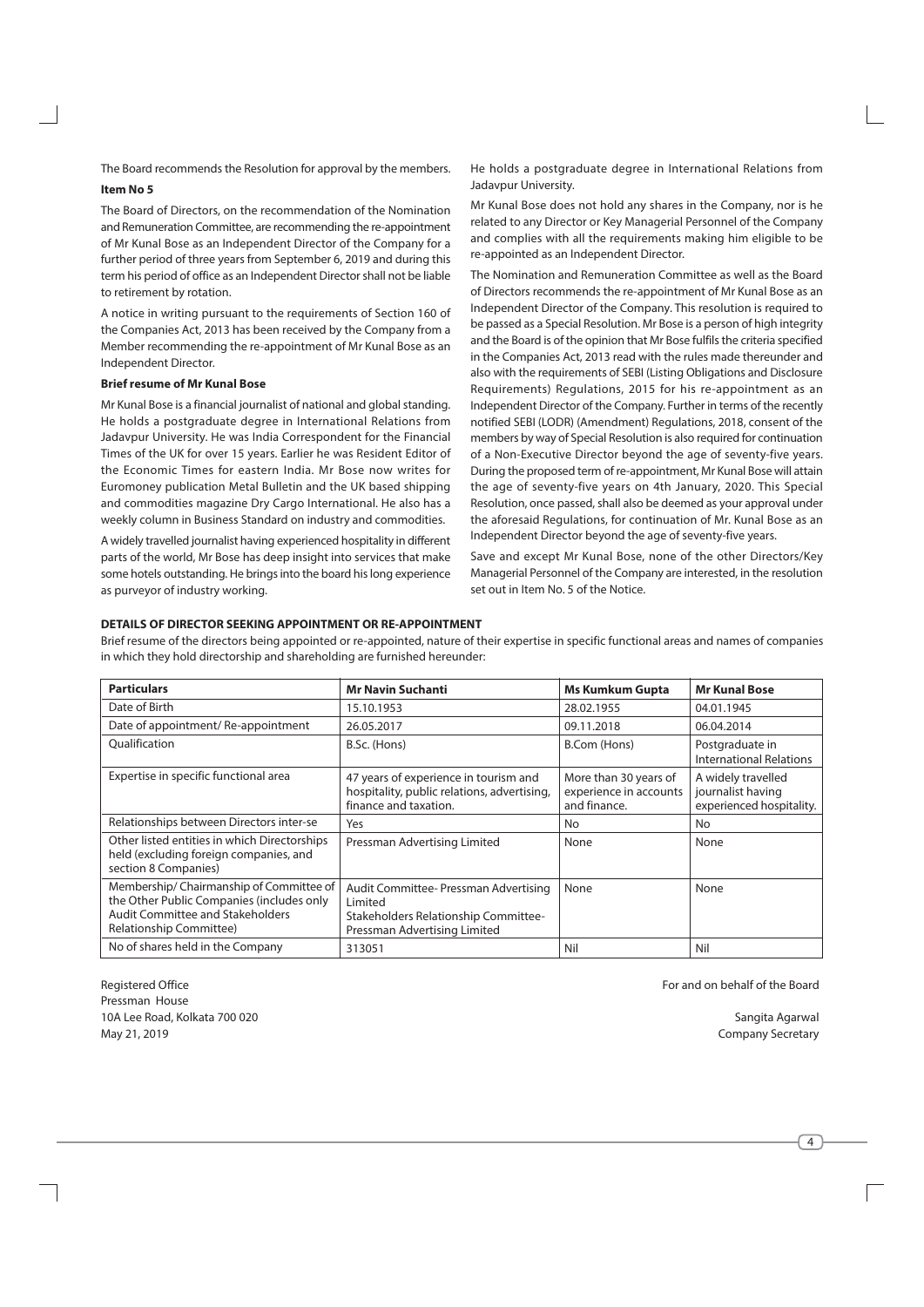

Route map to the venue of the AGM : Gyan Manch, 11 Pretoria Street, Kolkata 700 071